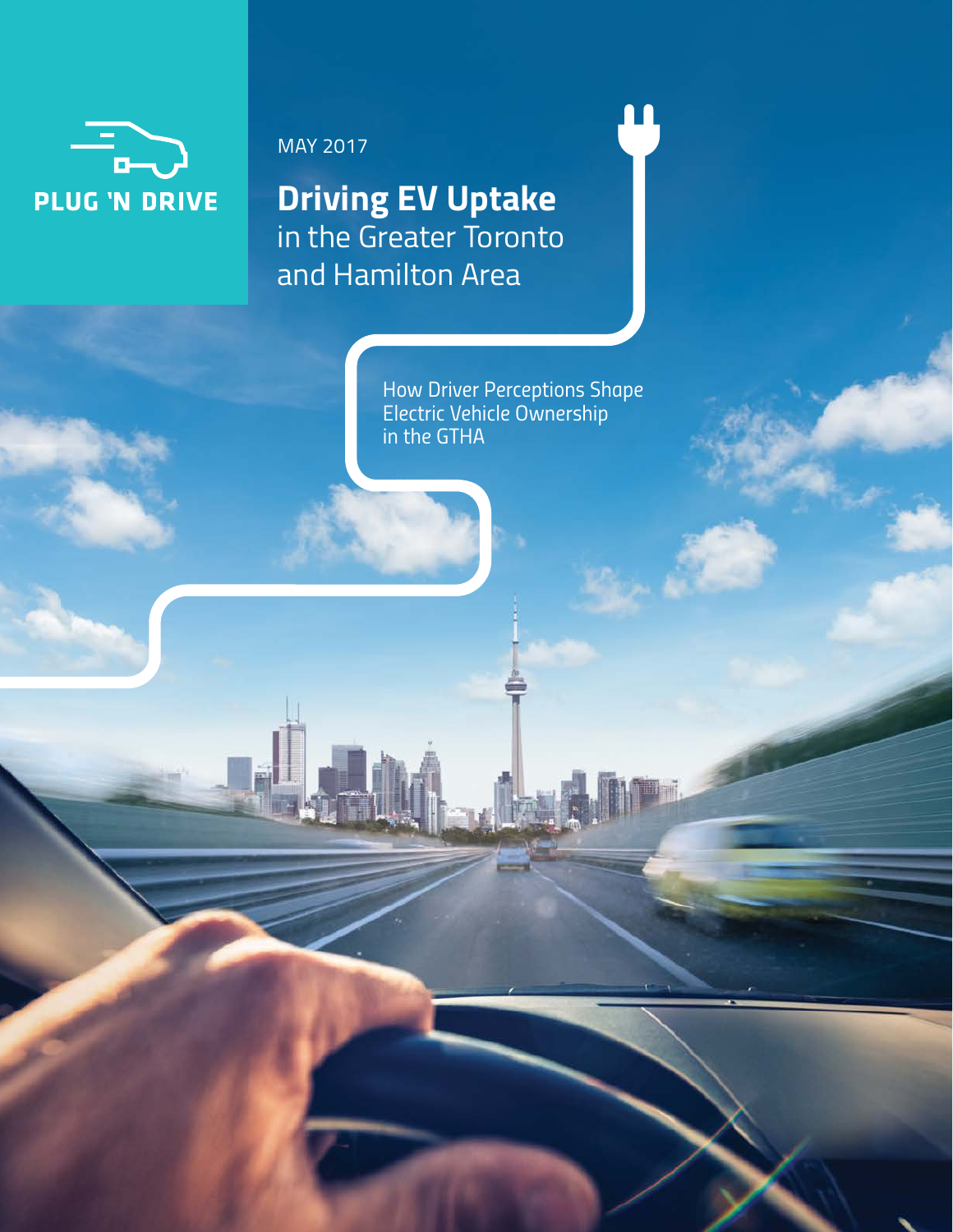| <u> 10 maande, maar (10 maande, 10 maande, 10 maande, 10 maande, 10 maande, 10 maande, 10 maande, 10 maande, 10 maande, 10 maande, 10 maande, 10 maande, 10 maande, 10 maande, 10 maande, 10 maande, 10 maande, 10 maande, 10 ma</u> |  |
|--------------------------------------------------------------------------------------------------------------------------------------------------------------------------------------------------------------------------------------|--|
|                                                                                                                                                                                                                                      |  |
|                                                                                                                                                                                                                                      |  |

# **TABLE OF CONTENTS**

# **Executive Summary ...........................................................................................................................4 Market and Policy Overview................................... Survey Methodology..........................................................................................................................9 Survey Findings ............................................................................................................................... 10 Recommendations .......................................................................................................................... 12 References ....................................................................................................................................... 15**

# **ACKNOWLEDGMENTS**

**This report is prepared by Plug'n Drive**, a non-profit organization committed to accelerating the adoption of electric vehicles to maximize their environmental and economic benefits. Plug'n Drive has established itself as a leader in the electric vehicle industry, a trusted source of unbiased information on electric cars, charging stations, and the electricity sector. Plug'n Drive's four key pillars are public education and outreach, charging station infrastructure development, industry research and government policy development.

We gratefully acknowledge research contributions of: Dr. Josipa Petrunic, Executive Director of the Canadian Urban Transit Research & Innovation Consortium (CUTRIC), Research Now, Peter Christie, Science Communication, and Dav Cvitkovic, G3P Consulting for their research, writing and editing contributions.

**Special thanks to the Advisory Group members for their guidance throughout the project:**

**David Adams**, Global Auto Makers **Francois Le Favre**, Nissan Canada **Angelo Boschetti**, Toronto Hydro **Phil Pestinis**, General Motors **Cecilia Fernandez**, City of Toronto **Dr. Josipa Petrunic**, CUTRIC **Ian Klesmer**, The Atmospheric Fund **Marc Vejgman**, Ford of Canada

**Eli Angen**, Pembina Institute **David Murphy**, Mitsubishi Motors Canada

The market research and report would not have been possible without the generous support of our funders. We thank and acknowledge the following organizations for their contributions:









#### Report design by **Up Marketing**

© Copyright May 2017 by Plug'n Drive. Permission is granted to the public to reproduce or disseminate this report, in part, or in whole, free of charge, in any format or medium without requiring specific permission. Plug'n Drive takes sole responsibility for the content of this report.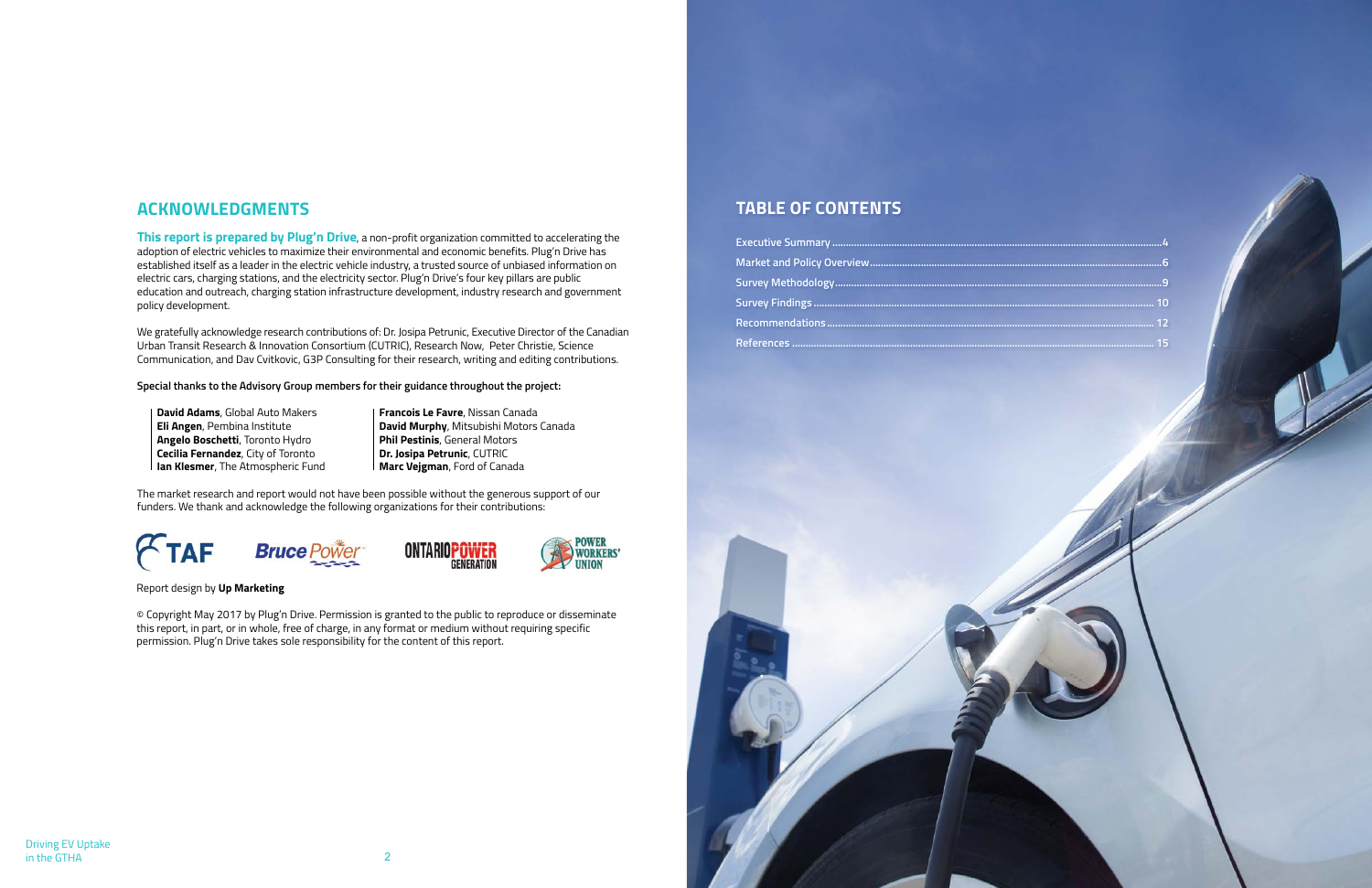Driving EV Uptake in the GTHA

**Recommendation:** The Ontario government and vehicle manufacturers should collaborate to raise public awareness of available purchase incentives through a coordinated information campaign.

### **2 Emphasize long-term cost savings from EVs**

**Finding:** EV owners in the GTHA understand that the upfront costs of a new EV are offset by lower fuel and maintenance costs over time. On average, EV owners save \$1,900 per year in operational costs compared to gasoline-powered car owners – or \$17,100 over a typical nine-year car ownership. 1 However, gasoline-powered car owners seem to be unaware of these significant financial benefits.

**Recommendation:** Awareness campaigns to improve EV knowledge should emphasize the ''total cost of ownership''- a figure that includes purchase price, fuel costs and maintenance over the entire ownership period of a vehicle.

### **3 Tackle the myths behind "range anxiety"**

**Finding:** "Range anxiety" – or the fear that EVs will run out of power during a trip – is frequently cited by gasoline-powered car owners as a reason for not going electric. However, surveyed EV owners reported that they actually travel farther and more frequently than gas car owners. This holds true for both work and leisure car trips.

**Recommendation:** Consumer-focused education should make gasoline-powered car owners aware that an EV's travel range is more than enough to meet the daily demands of most GTHA drivers – and that one weekly charge is sufficient for the average driver.



#### **4 Connect car choice and climate change**

**Finding:** Almost a third of gasoline-powered car owners in the survey didn't believe that switching to an EV would affect GHG emissions in the GTHA, and almost half don't believe a similar worldwide transportation switch would help to mitigate climate change. On the other hand, EV owners believe their personal choice of vehicle does make a difference.



# **EXECUTIVE SUMMARY**

Transportation is the largest source of greenhouse gas (GHG) emissions in Ontario, and electrification of Ontario's vehicles is critical to reducing GHGs from this sector and achieving the province's ambitious climate change goals. This report describes findings from the first comprehensive survey of driver attitudes and beliefs regarding electric vehicles (EVs) in the Greater Toronto and Hamilton Area (GTHA), Canada's largest and fastest growing urban region.

Commissioned by Plug'n Drive and conducted by Toronto-based polling company Research Now, our survey of 1,000 gasoline-powered car owners and 192 EV owners across the GTHA clearly supports the premise that widespread adoption of these new and largely unfamiliar vehicles is impeded by multiple barriers, both real and perceived. Strategies are needed to improve:

- **1. Driver perceptions of the cost of EVs in light of generous purchase incentives;**
- **2. Knowledge of EV travelling range relative to average daily driving distance of GTHA car owners;**
- **3. Awareness of the importance of individual car buying choices in driving down GHG emissions.**

Effective implementation of these strategies could help accelerate the uptake of EVs and pave the way to a lower carbon future for the GTHA and beyond.

#### **Key Findings and Recommendations:**



**Finding:** Perceived hefty EV prices are the main reason current gasoline-powered car owners say they don't drive electric, but according to our survey, few know about incentive programs that might tip the affordability balance. Ontario's current EV buyer incentives of up to \$14,000 are substantial enough to bridge the gap in spending expectations of many gasoline-powered car owners.

**If implemented effectively, the recommendations flowing from our survey would both highlight and reinforce the value proposition of EVs and create the spark needed to accelerate their wider adoption in the GTHA.**



**Recommendation:** Awareness campaigns should emphasize that an individual's car-buying choice and car-driving habits can really make a difference in terms of reducing GHG emissions.

#### 5 **Make EV infrastructure a priority**

**Finding:** Surveyed EV drivers lamented the lack of public charging stations and EV-designated parking spots. Likewise, few condos and workplaces offer EV charging stations.

**Recommendation:** All levels of government, developers and Business Improvement Areas should focus on expanding EV charging infrastructure in the GTHA as a priority. EV-only parking space rules also need to be enforced to allow easy access to existing EV charging stations.

#### **6 Recruit EV ambassadors**

**Finding:** Most EV owners in the GTHA bought their first EV after being introduced to one by a trusted colleague, friend or relative. EV owners overwhelmingly tend to be satisfied with their EV experience, and are therefore enthusiastic and effective EV ambassadors.

**Recommendation:** Manufacturers and dealers should leverage peer-to-peer consultation and information sharing, combined with an incentivized referral program.

### **C** CONCLUSION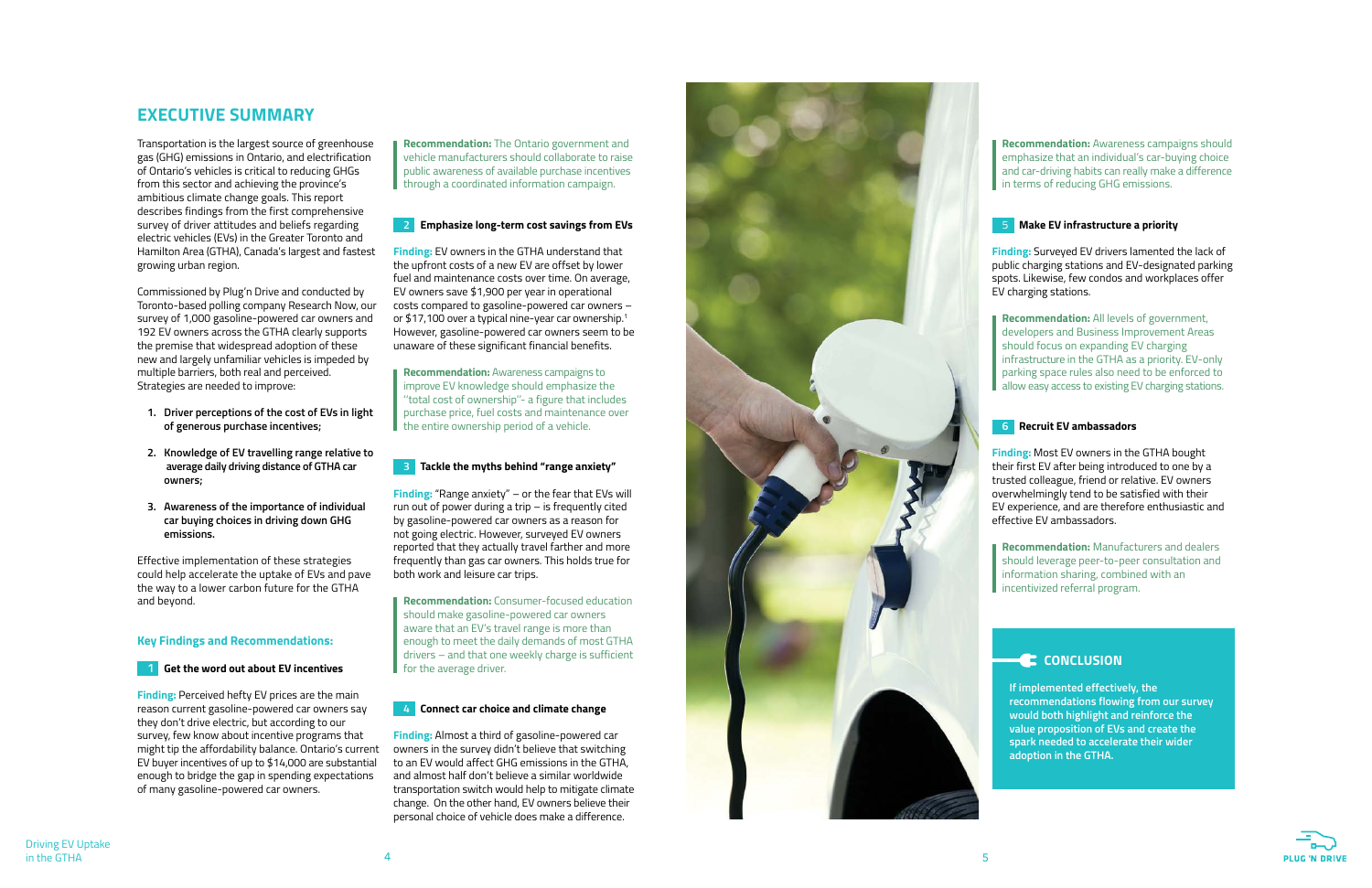To prevent GHGs from pushing global warming beyond 2˚C – a threshold of irreversible harm – the International Energy Agency (IEA) estimates that 40% of new vehicle sales worldwide must be plug-in EVs by 2040 (with most remaining vehicles fueled by biofuels).<sup>2</sup> Ontario still has a long way to go on this path, but early action is critical. The province's transportation sector is responsible for more than one-third of the province's greenhouse gases (GHGs). A 2015 Plug'n Drive report suggests that modestly increasing EVs share of annual new car sales from less than 1% current market share to 5% in 2020 (14,161 EVs in Ontario) would reduce the province's GHG emissions by as much as 222,000 tonnes by 2020.<sup>2</sup>

**CO<sub>2</sub>** 

### **MARKET AND POLICY OVERVIEW**

#### **Introduction**

However, despite their environmental benefits, EVs still made up less than 1% of new Canadian vehicle sales in 2016.<sup>4</sup> As of December 2016, the total number of EVs in Canada was just shy of the 30,000 mark,<sup>5</sup> a fraction of a percent of all vehicles on Canadian roads. In Ontario, with almost 14 million residents,<sup>6</sup> drivers owned 9,179 registered EVs at the end of December 2016.<sup>7</sup> As a solution to cutting GHGs from traffic, EVs currently remain too few to make a significant difference.<sup>8</sup>

### **E** PLUG-IN HYBRID ELECTRIC VEHICLE (PHEV)

EVs–including plug-in hybrid EVs powered by electricity and gasoline (PHEVs) and battery EVs powered solely by electricity (BEVs) – can significantly cut emissions compared to gasolinepowered vehicles (depending on the local electricity grid mix). In Ontario, drivers can slash their vehicle's GHG emissions by up to 90% simply by swapping their compact, full-size or mid-size gasoline-powered car for a comparable EV.3

> While many Canadian drivers show interest in EVs,<sup>9</sup> our research identified various obstacles that keep most car buyers from driving one home.10 Some of these obstacles–described as **supply-side barriers**<sup>11</sup> –reflect the difficulty in finding an EV at a new car lot in Canada<sup>12</sup> or the limited availability of different models.<sup>13</sup> In addition, many car dealers simply appear not to know much about them.<sup>14</sup> Supply-focused government policies–such as zero-emissions vehicle (ZEV) standards or lowcarbon fuel standards–can help.15 Recent federal Corporate Average Fuel Economy (CAFE) standards in the U.S. led to a surge in EV interest and development by U.S. automakers beginning in 2011. They require cars, SUVs, minivans and light trucks to be twice as fuel efficient as 2010 model years (on average) by 2025.16

#### **Barriers to EV Adoption**

The widespread introduction of EVs throughout the GTHA will be important in driving down Ontario's transportation-related GHG emissions. The GTHA is currently home to more than 6 million Canadians, and the population is expected to grow to 8.6 million by 2031.<sup>19</sup>

- **SUPPLY** Lack of knowledgeable **COVID-10** Perceived high price **DEMAND** (tied to lack of awareness of EV purchase incentives)
	- Range anxiety (perceived lack of EV range)





**Demand-side barriers** to EV uptake are the other important part of the equation. Achieving wide-

A BEV is a 100% electric vehicle. It carries no carbon fuel (e.g. gasoline or diesel) on board. The only "fuel" available on board is electricity stored in a battery pack. BEVs are charged by plugging into the main electrical grid system through a regular or upgraded electrical outlet. BEVs can also be charged by regenerative braking, which converts the forward motion of the car into electricity. Examples of BEVs include the Nissan Leaf, the BMW i3, the Chevy Bolt,, the Ford Focus EV and the Tesla Model S.



A PHEV is a partially electric vehicle that carries two types of fuel on board: (1) a carbon fuel (e.g. gasoline or diesel); (2) electrical energy stored in a battery pack. PHEVs are charged by plugging into the grid through a regular or upgraded electrical outlet and by regenerative breaking, which converts the forward motion of the car into electricity on board. A PHEV can operate in "EV mode", meaning the car operates on electricity alone. The EV "range" - in kilometres - achieved by a PHEV depends on the size of the car's battery pack (among other factors). A PHEV can also operate in "hybrid mode", which means the gasoline or diesel engine or generator on board works in tandem with the battery and motor to power the vehicle. Examples of PHEVs include the Chevy Volt, the Toyota Prius Plug-in Hybrid, the Ford CMax and the BMW i3 (range extended model).

#### **BATTERY ELECTRIC VEHICLE (BEV) - +**

INCREASING EVS' SHARE OF NEW CAR SALES TO 5% IN 2020 WOULD REDUCE ONTARIO'S GHG EMISSIONS BY 200,000+ TONNES.

spread acceptance of these new and largely unfamiliar vehicles depends mainly on improving consumer perceptions of EVs.17 For example, concerns regarding cost and insufficient range could help explain why most drivers still steer clear of EVs when buying a new car in Canada.<sup>18</sup> On the other hand, factors that improve driver perceptions of EVs could help pave the way to a lower carbon future for transportation.

Our survey of gasoline-powered car drivers and EV drivers in the GTHA sheds light on these barriers and suggests how they can be overcome.

#### **COMMON BARRIERS**



• Lack of EV's availability in new car lots

sales staff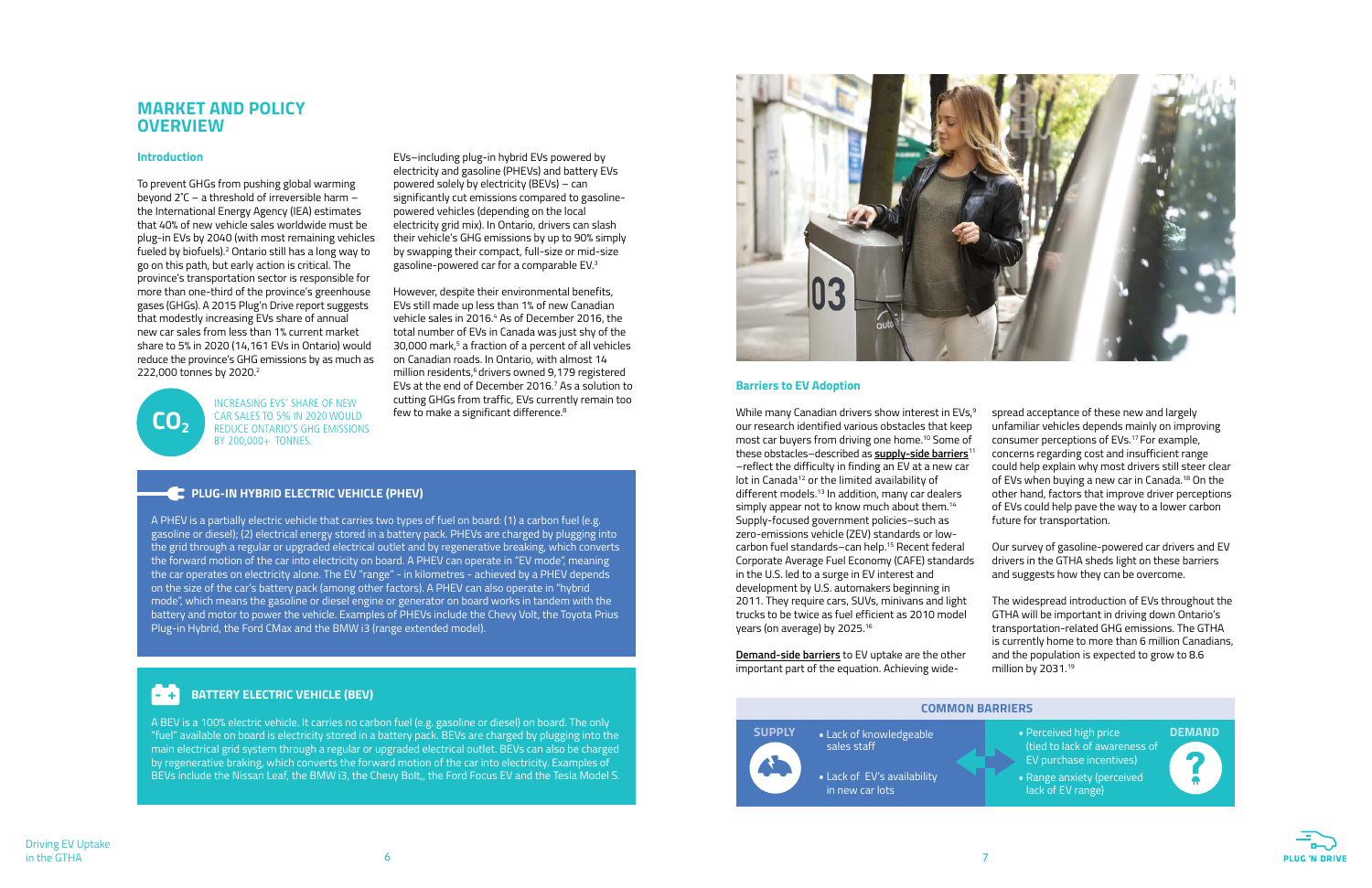

### SURVEY HIGHLIGHTS

#### **EV Policies and Incentives in Canada and Ontario**

The decisions of car buyers can be affected by public policy. A 2015 study, for example, found that BC's EV purchase rebate strongly influenced the purchase decisions of about half of the province's EV owners.20

As of October 2016, 62 policies were in place to improve EV sales across Canada, and another 26 had been proposed.21 Yet according to a 2016 assessment $^{22}$ , the combined effect of these policies is unlikely to push EVs to account for more than 5% of all new vehicle sales in the country by 2040– well below the International Energy Agency's EV target of 40% of the global market. As a result, much more needs to be done to accelerate the uptake of EVs in Canada.

Most Canadian EV policies exist at the provincial level 23 and aim to influence car-buyer choice (i.e., to address demand side barriers).<sup>24</sup> Among the most effective demand-side policies are substantial, enduring financial incentives for EV buyers and high gas taxes and/or carbon pricing to deter consumers from purchasing another gasoline-powered car.

Ontario was the first province in Canada to offer purchase incentives to EV buyers beginning in 2010.25 Currently, drivers can receive up to \$14,000 for buying a new EV.26 From 2011 to 2015, Ontario also launched six programs to support new EV chargers in homes and to install more along public roads. In June 2016, Ontario announced its Climate Change Action Plan which aims to ensure 5% of new passenger vehicles sold each year are powered by electricity or low-carbon fuels by 2020.<sup>27</sup> The plan calls for new buildings to be EV-ready and proposes free overnight charging for EV drivers, among other EV-friendly measures.<sup>28</sup> In January 2017, Ontario also began applying a price on carbon as part of the capand-trade program.<sup>29</sup> The carbon price is expected to ramp up over time, increasing the cost of gasoline and making EVs more economically attractive.

On the supply side, zero-emissions vehicle mandates such as the one in Quebec encourage carmakers to sell more EVs, and rank among the most effective policies.30





**Driving Behaviour: EV Owners drive** farther and more frequently on a daily basis. On average, EV owners commute approximately 14km more a day than gas car owners - 46km vs 32km. 60% of EV owners drive up to 60km per day. Additionally, more than 25 % of EV Owners commute more than 60 km per day and 12 % commute more than 100km per day.



Plug'n Drive commissioned a survey of GTHA drivers to shed light on their attitudes towards EVs and the most prominent motivators and barriers – whether real or perceived – to further adoption. Respondents included 1,000 people from across the GTHA who own a gasoline-powered car, as well as 192 residents of the region who own an EV.<sup>31</sup>

The Ontario government is supporting Plug'n Drive's new EV Discovery Centre (EVDC) in north Toronto. Opening in May 2017, the EV Discovery Centre is the first facility of its kind in the world focused entirely on providing an experiential learning environment for electric vehicles. At this one-stop-shop, visitors will learn about Ontario's Climate Change Action Plan and the role electric cars play in reducing greenhouse gas (GHG) emissions. Visitors will learn about the environmental and economic benefits of EVs and the electricity system that powers them. Finally, visitors will have the opportunity to test drive EV models from leading manufacturers in a family-friendly sales-free environment, to see first-hand how an EV can fit into their life.

The survey was conducted via email by the private research firm Research Now32 in October 2016. Non-EV owners were identified through Research Now's network of GTHA survey participants. The vast majority of EV owners were identified by Plug'n Drive directly through its own regional network. The study comprised an anonymous survey to gather quantitative data accompanied by more descriptive "survey queries" for in-depth, qualitative analysis.

The EVDC is located at Dufferin and Finch in the DUKE Heights area (1126 Finch Ave. W. North York). This location presents several advantages, including easy access to major highways 400, 401 and 407, a diverse business community that includes everything from small independently owned stores to international corporations, subway, bus and GO Train access and visibility to over 34,500 drivers per day.

The EVDC is a public-private partnership between Plug'n Drive, the Government of Ontario, TD Bank, Ontario Power Generation, Power Workers' Union, Toronto Hydro, Bruce Power and the auto and charging station sectors.

**Price:** The top reason gas car owners choose not to purchase an EV is price by a wide margin. 31% of respondents believe EVs are too expensive. The second reason, range anxiety, came in a distant second at 13%.



**Incentives:** Only 5% of gas car owners are knowledgeable about Ontario's incentive program.

**Motivation:** Concern for the environment is the main reason for EV owners to drive an electric car (36%). Unfortunately, the link between climate change and individual vehicle choice is not understood by roughly 30% of conventional car owners.



**Education:** While a large share of both groups holds undergraduate degrees, almost 40% of EV owners hold a graduate or professional graduate degree with a concentration in engineering and technology-related fields.



**Age:** The plurality of EV owners are 30-39 years old (27% of sample), with 40-49 and 50-59 years old age bands each representing 20% equally. This might indicate a higher generational willingness to adopt a new technology.





# **SURVEY METHODOLOGY**

Among gas car owners, the survey controlled for gender and age distribution to ensure a standard distribution of Non-EV Owners against which a "naturally occurring" – uncontrolled – distribution of EV Owners could be compared. The number of participants in this survey results in general margins of error as follows:

- **Entire sample set margin of error 2.9 per cent (19 times out of 20)**
- **Non-EV Owners cohort margin of error 3.16 per cent (19 times out of 20)**
- **• EV Owners cohort margin of error 7.23 per cent (19 times out of 20)**

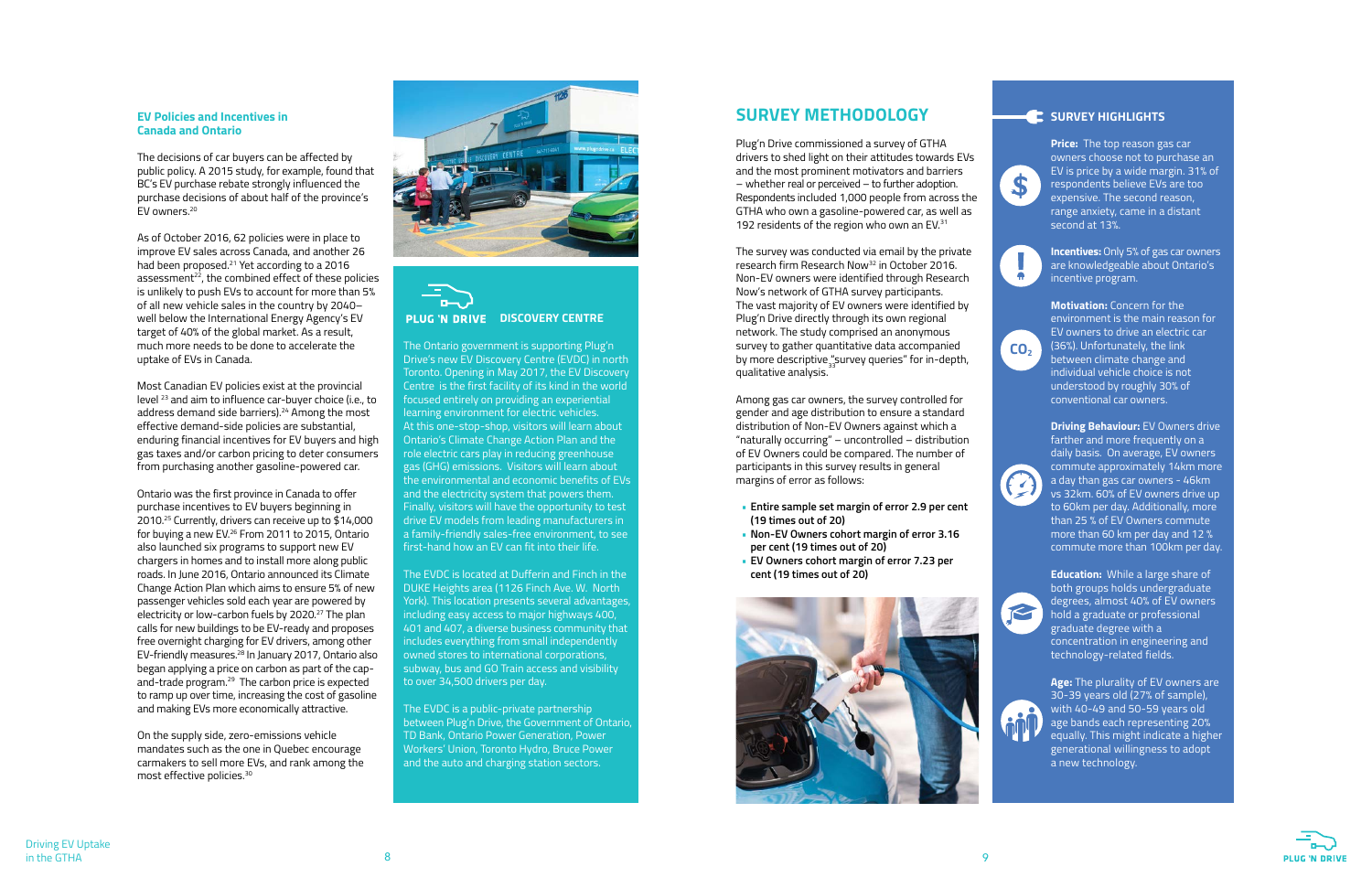today in Canada). Meanwhile, less than 15% of gasoline-powered car owners are committed to buying a vehicle with a fuel economy rating of 6.0L/100km or better, and more than a quarter weren't sure what fuel economy they expected from their car.

#### **EV buyers are introduced to EVs by others, and they do their homework, too:** More than 40% of

#### **EV owners are happy with their cars and loyal to their choice and brand:** The region's EV owners

interviewed EV owners were introduced to EVs by a friend, a relative or a colleague before owning one. About nine out of ten gas car owners, on the other hand, had never been exposed to an EV before buying their cars. The survey found that more EV owners (80%) than gas car owners (62%) perform online searches to find new vehicle information prior to taking one home from the dealership.

**Price is the main barrier to buying an EV:** When gasoline-powered car drivers in the region were asked why they didn't buy an EV, their high price tag was the most cited reason (almost a third of the time). Concerns about their range (the distance they can travel on a charge) and the inconvenience of charging them were the next most frequently cited reasons for not purchasing an EV (13% and 12%, respectively). Other notable objections included limited choice (8%), being unable to afford any new car (8%), not knowing enough about EVs (7%), and a general sense that EVs are an "immature" or "unproven" technology (5%) and not to be trusted.

> sampled in this survey reported high levels of satisfaction with all aspects of their vehiclesincluding range and battery performance, noise levels, driving experience, and maintenance–but were less happy with the availability of charging stations on public roads, at condos, and in parking lots. Almost 70% of drivers currently driving EVs are "very likely" to buy or lease another EV in the future. Conversely, only 33% of gasoline-powered car owners describe themselves as "unlikely" or "very unlikely" to purchase an EV in the future. This suggests a willingness among most GTHA residents to consider an EV down the road even though they do not own one today – assuming that any major concerns they have regarding EVs can be adequately addressed.





**Gas car owners know little about EV rebates and incentives:** Among gasoline-powered car owners in the survey, only 5% of respondents said they were "knowledgeable" and 61.6 % said they "know nothing" about government incentives to encourage the purchase of an EV. Further, almost 70% said they "know nothing" about incentives to support the purchase of EV charging systems ("electric vehicle supply equipment" or EVSE).

# **KEY SURVEY FINDINGS**

**n** The environment is the main reason EV owners **drive electric:** Drivers who currently own EVs in the region cited environmental benefits (36% of the time) most frequently as their top reason for doing so. Almost a quarter of EV owners attributed their decision to the lower cost of charging and maintaining EVs. Other reasons included the desire

The concept that "range anxiety"  $-$  or the fear that a battery electric car will not suffice to accommodate an individual's travel or commuting needs – has often been cited as a challenge to EV ownership. Surprisingly, EV owners drive farther and more frequently across the region than gas car owners – for both work and leisure, according to the survey.



**N** EV owners in the GTHA tend to be well educated, **higher-income, tech-savvy and male:** More than

By comparison, more than half of EV owners said they know "a great deal" about EV purchase incentives and more than 40% indicated they know "a great deal" about charging system rebates. More than 70% took advantage of Ontario's EV buyer's rebates, receiving an average of \$7,200 in purchase incentives. Almost half said they also used the provincial rebate for installing EVSE at home. However, the reason that some EV buyers did not take advantage of the rebates was not explored in the survey process and needs to be better understood.

#### **Most GTHA drivers know burning gas affects the climate; EV owners believe EVs can help:**

for a positive driving experience (12%), wanting to support "advanced technology" (9%), perceived ease of use (8%), and the likelihood of low maintenance responsibility (5%).

#### **EV** owners drive farther and more often:

**Gas car owners are willing to pay less upfront and more on the road:** About two-thirds of gasoline-powered car owners in the GTHA say they intend to pay less than \$30,000 for their vehicle (about \$24,800 on average). More than half of current EV owners, meanwhile, intend to pay \$30,000 or more (\$33,800 on average) for their car. Vehicle prices above \$50,000 are within the spending expectations for more than 15% of current EV owners, but fewer than 5% of gasoline-powered car owners. The story, however, is different on the road: Drivers of EVs expect to pay a lot less in fuel costs. Almost half of current EV owners in the GTHA say if they were to buy a gas-powered car, they would buy one with a fuel economy rating of 6.0L/100km or better. More than a quarter expect their new car to use 4.0L/100km in fuel (which only an EV can achieve

61.6 % OF THOSE SURVEYED SAID THEY "KNOW NOTHING" ABOUT GOVERNMENT INCENTIVES TO ENCOURAGE THE PURCHASE OF AN FLECTRIC VEHICLE

Driving EV Uptake<br>in the GTHA

EV owners are about 20% more likely than gas car owners to drive "very frequently" on a daily basis and are more likely to commute farther overall (an average of 46 km/day versus an average of 32 km/ day for gasoline-powered car owners). More than a quarter of EV owners commute farther than 60 km /day, whereas only 12.5% of gas-powered car owners commute this distance.

Leisure driving is similar: EV owners, according to the survey, are more likely to drive their cars, and drive farther, than gas car owners on the weekend (an average of 47 km/day versus an average of 36 km/day).

two thirds of the EV owners in the region are male. EV owners are more educated–typically with a university education and nearly 40% with a graduate or professional degree–than the generally welleducated population of gas car owners in the GTHA. Many EV owners have professional jobs in business and finance or health, while more than 25% work in engineering and technical sciences. Gas car owners in the survey, meanwhile, tend to work in business and finance, health, education, and sales. A larger proportion of gas car owners are retired. EV owners tend to have a higher disposable income, with average household incomes of \$114,300 compared

to \$83,100 for the gasoline-powered car owners surveyed in our study. EV owners are also more likely than other drivers to live in a house rather than a condo or an apartment, and they have more people living in their home. Meanwhile, most gasoline-powered car owners are more suburban while EV owners are more urban, mainly clustered in Toronto and North York. On average, gas car owners have lived in the GTHA for longer than EV owners.

More than 80% of EV owners and more than 70% of gas car owners in the GTHA believe conventional cars, trucks and other fossil-fuel-burning transportation solutions emit GHGs and contribute to climate change. Yet, gas car owners in the region are much less likely than EV owners to think that vehicle purchasing decisions can have a significant effect on global warming. Barely half of gasolinepowered car owners think switching to EVs worldwide would help mitigate global warming, while more than three-quarters of EV owners believe a widespread shift to electric transportation is an important climate change solution.

SURPRISINGLY, EV OWNERS DRIVE FARTHER AND MORE FREQUENTLY ACROSS THE REGION THAN GAS CAR OWNERS.

> BARELY HALF OF GASOLINE-POWERED CAR OWNERS THINK SWITCHING TO EVS WORLDWIDE WOULD HELP MITIGATE GLOBAL WARMING.

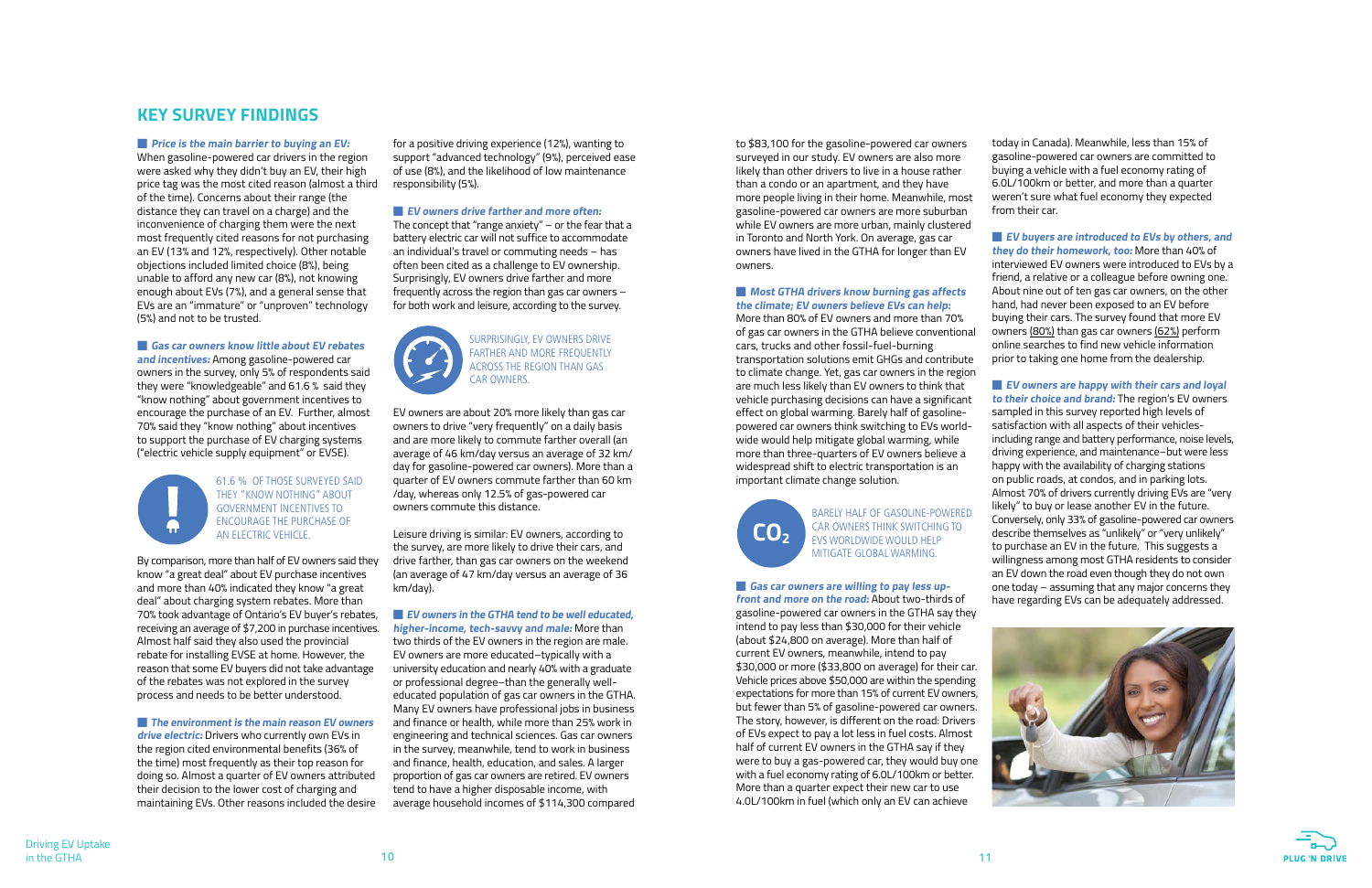## **RECOMMENDATIONS FOR GOVERNMENT AND INDUSTRY**

#### **1 Get the word out about EV incentives**

The higher upfront cost of EVs represents the most commonly-cited barrier to buying one, but according to our survey few gas car owners know about incentive programs that might tip the affordability balance. Gasoline-powered car owners say they are prepared to pay (on average) about \$25,000 for a new car. With the average price of an EV currently around \$40,000, EV buyer incentives must be substantial enough to bridge this gap in spending expectations to appeal to EV-hesitant buyers. Today's incentives of \$14,000 in Ontario can essentially close this gap.

The Ontario government should initiate an awareness campaign to make more drivers aware of these incentives. The campaign should emphasize that the rebate programs put EVs firmly within range of a typical car buyer's budget. The Ministry of Transportation (MTO) should promote Ontario's EV incentive program to car owners directly, for example through license renewal mailings, online information, as well as brochures at Service Ontario locations and kiosks throughout the province.

EV manufacturers and dealers must consistently educate consumers about the rebates available and lend expertise in terms of the rebate administration process with MTO. These steps would increase consumer awareness of how cost-competitive EVs have recently become.

#### **2 Emphasize the long-term cost savings from EVs**

EV owners in the GTHA do the math; they realize that an EV's upfront costs can be offset through government incentives plus savings on fuel and maintenance down the road. In fact, EV owners in Ontario save approximately \$1,900 per year on these operational costs compared to gasoline-powered cars, which may cost a lot more in the long run.

Recent research suggests that communicating the ''total cost of ownership''– a figure that includes the upfront vehicle price as well as fuel and all other costs over the entire ownership period – can increase the likelihood that drivers of small and

Almost a third of gas car owners in the survey don't believe that switching to EVs will affect GHG emissions in the GTHA, and almost half don't believe a similar worldwide transportation switch would help mitigate climate change. Furthermore, barely two-thirds of this group believe they have any personal role at all in cutting GHGs or in mitigating climate change. EV owners, on the other hand, say concern for the environment is their number one reason for driving electric. Meanwhile, the scientific link between driving EVs and reducing climatealtering gases is clear (even considering the carbonintensive manufacturing of these electric cars $36$ ).



education and/or a career that supports a revolutionary clean economy.



#### **5 EV infrastructure: Make chargers and EV parking spots a priority**

Prior research suggests that drivers who are aware of public EV chargers seem no more likely to buy an EV than those who are not. $37$  Nevertheless, current EV owners in the GTHA from this study think more chargers are needed. Many in this survey said that installing charging stations would help businesses attract EV-driving clientele. Toronto-area condos with chargers could similarly attract EV-owning condo buyers. Owners of EVs also said that EV-only parking spaces should be enforced, and fines levied, against other drivers who block EV charging stations. In addition, universal standards for high visibility signage should be implemented for reserved EV spaces. The MTO must increase awareness and monitoring of standards to ensure EV owners benefit as intended.

mid-sized cars buy a conventional hybrid, plug-in hybrid, or a battery-electric vehicle.<sup>34</sup> Government and industry-led awareness-raising efforts that emphasize total cost of ownership figures for popular EV models would help increase interest in purchasing EVs among gar car drivers in the GTHA. To highlight the important fuel savings potential of EVs, government and utilities should reinforce the low costs of charging overnight through mailings, online ads, bill inserts, etc. The advantage of overnight charging is poised to improve further as the provincial government plans to introduce free overnight charging across Ontario<sup>35</sup>.

> The City of Toronto and other municipalities in the GTHA should develop a comprehensive charging strategy that includes charging stations at cityowned lots and a campaign to advertise them. Municipal tax offsets could encourage malls and other large properties to put chargers in place as well.



The installation of workplace charging stations needs to become a policy priority for government by offering charger installation rebates to companies While it is a relatively new phenomenon in Canada, it offers significant upside potential for employers. Employers also enjoy multiple benefits from workplace charging infrastructure: it can serve as an employee recruitment and retention tool, enhance a company's environmental and sustainable image, and contribute towards LEED certification. It can also enable conversion of corporate fleets to EVs, leading to operational savings. In addition, employees benefit from convenience and reduced concerns about range.

MUNICIPALITIES IN THE GTHA SHOULD DEVELOP A COMPREHENSIVE CHARGING STRATEGY THAT INCLUDES CHARGING STATIONS AT CITY-OWNED LOTS AND A CAMPAIGN TO ADVERTISE THEM.



**4 Connect car choice and climate change**

Awareness campaigns should emphasize the important role of individual car-buying choices and driving habits to reducing GHGs and slowing the rise of atmospheric temperatures that threaten our planet, our lives and livelihoods. Drivers need to know that EVs in Ontario produce up to 90% fewer GHG emissions than gasoline-powered cars. A coordinated effort amongst eNGOs, government, academia, and industry is required to increase awareness of the positive environmental impact of EVs and programs that support EV adoption. Gas car owners believe climate change is real, but they need to internalize their personal role in mitigating climate change through the electrification of transportation. Education and training programs targeted at dealers, consumers and youth about the environmental impacts of EVs will help to close this knowledge gap. Climate change will bring economic and environmental challenges as well as opportunities, and those who have an understanding of climate science and the role of EVs in combating climate change will be better prepared to respond to both. As well, youth who are not yet car owners will be in a position to make enlightened choices without being pre-disposed to a gas car and are more comfortable with new technology. Furthermore, youth may become motivated to pursue advanced

EVS IN ONTARIO PRODUCE UP TO 90% FEWER GHG EMISSIONS THAN GASOLINE-POWERED CARS.

#### **3 Tackle the myths behind "range anxiety"**

Among the top reasons gas car owners in the GTHA avoid driving EVs is the worry that their cars will run out of power before they reach their destination. However, EV owners in the region actually travel farther and more frequently than gasoline-powered car.

Consumer education could include efforts to make gasoline-powered car owners aware that an EV's range of travel is more than enough for typical GTHA drivers. Gasoline-powered car drivers travel an average of 32 km daily; this distance is well within the capability of all EVs in the marketplace today. In fact, the average Canadian driver would only need to charge at home once per week with a fully charged EV going the distance of 200+km on a single charge. While the existing infrastructure would allow for driving such daily distances, government and industry are investing in more public charging infrastructure to give people the comfort and confidence to drive an EV. Further strategic expansion of public, workplace and street charging stations will help to overcome the psychological barriers associated with range anxiety. Additionally, it will increase the convenience for EV drivers who charge up for everyday use and for special, long-haul trips.



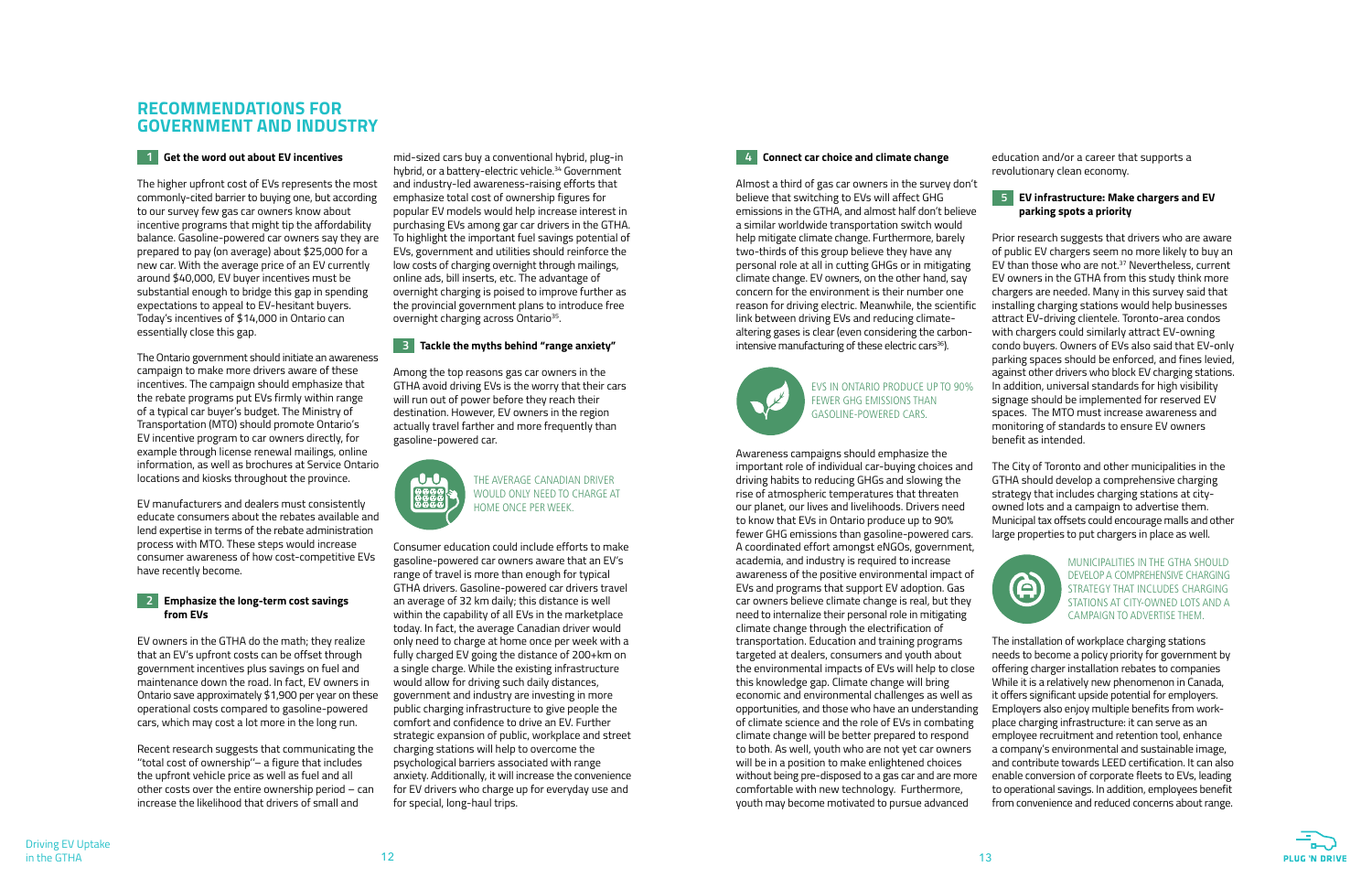program, modelled after Tesla's, could create the spark needed to push car buyers to the EV tipping point. The structure of the program could take the form of a cash credit or gift in kind (product offering) depending on the type of referral.

### **CONCLUSION**

Our first-of-its-kind study in the GTHA shows that there is tremendous potential for broad EV uptake in the region – if government and industry address a number of barriers and misperceptions. Among the most encouraging finding is the fact that current EV owners are happy with their vehicle choices. As many of them were influenced by peers and first-hand EV experience, they can create a multiplier effect if they are recruited as EV ambassadors.

The number one barrier for increased EV uptake is the perception that EVs are still not affordable for most car owners. This is tied to a lack of awareness around provincial purchase incentives that can effectively close the affordability gap.

EV economics and the long-term cost savings are not well understood. Again, the identified knowledge gap should be addressed to make the business case for EVs clear to Ontario's drivers.

Unfortunately, a significant portion of gas car drivers don't seem to grasp the link between their vehicle choice and their impact on climate change. Highlighting the emissions savings from EVs and the link to Ontario's energy mix will go a long way in overcoming this misperception.

This should go hand-in-hand with prioritizing public charging infrastructure and reserved EV parking spots.

From Ontario's attractive EV purchase incentives to manufacturers' increasing EV selection and Plug'n Drive's newly opened EV Discovery Centre, a number of stakeholders are laying the groundwork for increased EV adoption in the GTHA. But our findings make it clear that additional steps from government and industry are needed to truly accelerate EV uptake in the region.

# **REFERENCES**

Axsen, J., Goldberg, S., Bailey, J., Kamiya, G., Langman, B., Cairns, J., Wolinetz, W., & Miele, a.2015. Electrifying Vehicles: Insights from the Canadian Plug-in Electric Vehicle Study. Vancouver: Simon Fraser University. 201 pp. Accessed on January 20, 2017 online at http://rem-main.rem.sfu.ca/papers/jaxsen/Electrifying\_Vehicle\_(Early\_Release)- The\_2015\_Canadian\_Plug- n\_Electric\_Vehicle\_Study.pdf

Axsen, J., Goldberg, S., & Milton, N. 2016. Canada's Electric Vehicle Policy Report Card. Simon Fraser University: Vancouver, B.C. Axsen, J., & Kurani, K. 2013a. Hybrid, plug-in hybrid, or electric—What do car buyers want? Energy Policy 61:532-543 Axsen, J., & Kurani, K. 2013b. Developing sustainability-oriented values: Insights from households in a trial of plug-in hybrid electric vehicles. Global Environmental Change 23: 70–80. Bailey, J., Miele, A., & Axsen, J. 2015. Is awareness of public charging associated with consumer interest in plug-in electric vehicles? Transportation Research Part D 36: 1-9. Bauman, J., Hacikyan, S. & Stevens, M. 2015. Ease of Purchasing EVs in Canada: Final Report for Environment Canada. Waterloo: FleetCarma. 44 pp. Consumer Reports. 2014. Dealers not always plugged in about electric cards, Consumer Reports' study reveals. Accessed on January 20, 2017 online at http://www.consumerreports.org/cro/ news/2014/04/dealers-not-always-plugged-in-about- electric-cars-secret-shopper-study-reveals/index.htm. Dumortier, J., Siddiki, S., Carley, S., Cisney, J., Krause, R. M., Lane, B. W., Rupp, J. A., & Graham, J. D. 2015. Effects of providing total cost of ownership information on consumers' intent to purchase a hybrid or plug-in electric vehicle. Transportation Research Part A: Policy and Practice 72: 71-86.

Egbue, O., & Long, S. 2012. Barriers to widespread adoption of electric vehicles: An analysis of consumer attitudes and perceptions. Energy Policy 48: 717–729. Fleetcarma. 2016. Electric Vehicle Sales in Canada: Q3 2016 Update.

Accessed on January 20, 2017 online at http://www.fleetcarma.com/ev-sales-canada-2016-q3/ Government of Ontario. 2016. Ontario's Climate Action Plan. Accessed on January 20, 2017 online at https://www.ontario.ca/page/climate-change-action-plan. Hawkins, T.R., Singh, B., Majeau-Bettez, G., & Strømman, A.H. 2013.

Comparative environmental life cycle assessment of conventional and electric vehicles. Journal of Industrial Ecology 17: 53–64. International Energy Agency. 2015. Energy and Climate Change World Energy Outlook Special Report (OECD/IEA, 2015). Paris: International Energy Agency. 200 pp. Accessed on January 20, 2017 online at https://www.iea.org/publications/freepublications/publication/WEO2015SpecialReportonE nergyandClimateChange.pdf. Krause, R.M., et al. 2013. Perception and reality: Public knowledge of plug-in electric vehicles in 21 US cities. Energy Policy 63: 433-440.

Matthews, L., Lynes, J., Riemer, M., Del Matto, T., & Cloet, N. 2017. Do we have a car for you? Encouraging the uptake of electric vehicles at point of sale. Energy Policy 100: 79–88. Metrolinx. 2012. The Big Move. Accessed on January 20, 2017 online at http://www.metrolinx.com/thebigmove/en/introduction/1\_2\_GTHA.aspx.

Plug'n Drive. 2015. Electric Vehicles: Reducing Ontario's Greenhouse Gas Emissions. Accessed on January 20, 2017 online at https://plugndrive.ca/sites/default/files/Electric%20Vehicles%20-%20 Reducing%20Ontario's%20Greenhouse%20Gas%20Emissions%20-%20A%20Plug'n%20Drive%20Report.pdf. Office of the Press Secretary, The White House. 2012. Obama Administration Finalizes Historic 54.5 mpg Fuel Efficiency Standards, in Consumer savings comparable to lowering price of gasoline by \$1 per gallon by 2025. Accessed on January 20, 2017 online at https://obamawhitehouse.archives.gov/the-press-office/2012/08/28/obama-administration- finalizes-historic-545-mpg-fuelefficiency-standard.

Olexsak, Sarah, U.S. Department of Energy, EV Everywhere Workplace Charging Challenge, Mid-year review 2015. https://energy.gov/eere/articles/workplace-charging-challenge-mid-programreview-promising-progress-us-employers

Ontario Ministry of the Environment and Climate Change. 2017. Cap and trade in Ontario. Accessed on January 20, 2017 online at http://www.forms.ssb.gov.on.ca/mbs/ssb/forms/ssbforms.nsf/ GetFileAttach/023- 2096E~3/\$File/2096E\_Guide.pdf.

Ontario Ministry of Transportation. 2016. Electric Vehicle Incentive Program (EVIP) Guide. Accessed on January 20, 2017 online at http://www.forms.ssb.gov.on.ca/mbs/ssb/forms/ssbforms.nsf/ GetFileAttach/023- 2096E~3/\$File/2096E\_Guide.pdf.

Rezvani, Z., Jansson, J., & Bodin, J. 2015. Advances in consumer electric vehicle adoption research: A review and research agenda. Transportation Research Part D 34: 122–136. Statistics Canada. 2016a. Motor vehicle registrations, by province and territory. Accessed on January 20, 2017 online at http://www.statcan.gc.ca/tables-tableaux/sum- som/l01/cst01/ trade14a-eng.htm

Statistics Canada. 2016b. Population by year, by province and territory. Accessed on January 20, 2017 online at http://www.statcan.gc.ca/tables-tableaux/sum-som/l01/cst01/demo02a- eng.ht

### **FOOTNOTES**

| 1 Papoff, 2014. Wheels.ca http://www.wheels.ca/news/ most-canadians-keep-their-<br>cars-for-nine-years-or-more-desrosiers/ | 22Ax             |
|----------------------------------------------------------------------------------------------------------------------------|------------------|
| 2 International Energy Agency 2015                                                                                         | 23 Th<br>mean    |
| 3 Plug'n Drive 2015                                                                                                        | price            |
| 4 Axsen, Goldberg & Melton 2016                                                                                            | \$10 a           |
| 5 Fleetcarma 2016                                                                                                          | 24Ax             |
| 6 Statistics Canada 2016                                                                                                   | 25Ax             |
| 7 Fleetcarma 2016                                                                                                          | 26 Or            |
| 8 Rezvani, Jansson & Bodin 2015                                                                                            | 27 <sub>50</sub> |
| 9 Axsen, Goldberg & Melton 2016                                                                                            | 28 Ax            |
| 10 Egbue & Long 2012                                                                                                       | 29 Or            |
| 11 Axsen, Goldberg & Melton 2016                                                                                           | 30Ax             |
| 12 Bauman, Hacikyan & Stevens 2015; Cloet et al. 2014                                                                      | 31 Th            |
| 13 Matthews et al. 2017                                                                                                    | while            |
| 14 Consumer Reports 2014                                                                                                   | out of           |
| <b>15</b> Axsen et al 2015                                                                                                 | 32 Re            |
| 16 Office of the Press Secretary, The White House 2012                                                                     | 33 Th<br>softwa  |
|                                                                                                                            | 34 Du            |
| 17 Krause et al. 2013; Rezvani, Jansson & Bodin 2015; Schuitema et al. 2013                                                | 35 Or            |
| <b>18</b> Axsen et al. 2015                                                                                                | 36 Ha            |
| 19 Metrolinx 2012                                                                                                          | 37Ba             |
| 20 Axsen et al. 2015                                                                                                       | 38 Ax            |
| 21 Axsen, Goldberg & Melton 2016                                                                                           | 39 OI            |
|                                                                                                                            |                  |

 Axsen, Goldberg & Melton 2016 The carbon pricing policy of the federal government announced in October 2016, while, is expected to have only "a modest impact." The proposed plan insists on a on carbon pollution starting at a minimum of \$10 per tonne in 2018 and rising by year to reach \$50 per tonne in 2022. Axsen, Goldberg & Melton 2016 Axsen, Goldberg & Melton 2016 Ontario Ministry of Transportation 2016 Government of Ontario 2016 Axsen, Goldberg & Melton 2016 Ontario Ministry of the Environment and Climate Change 2017 Axsen, Goldberg & Melton, 2016 The total sample set margin of error for the survey was 2.9% (19 times out of 20), the gasoline-powered car owners sample margin of error was 3.16% (19 times 120) and the EV owners sample margin of error was 7.23% (19 times out of 20). Research Now. https://www.researchnow.com/ The qualitative analysis of the survey data used NVivo qualitative data analysis are. QSR International. http://www.qsrinternational.com/ Dumortier et al. 2015 Ontario Ministry of the Environment and Climate Change, 2016 Hawkins et al. 2013 Bailey, Miele & Axsen. 2015 Axsen & Kurani. 2013

**39** Olexsak, 2015



Regarding multi-residential charging infrastructure, there is recognized value in codes and standards to make it easier to plug in. Changes to the municipal and provincial building codes and the Ontario Condo Act to require "roughing in" for charging infrastructure (as done in Vancouver for example) are an important step. Municipal governments should engage with property management firms and condo boards to prepare their parking garages for EVs. Additionally, Plug'n Drive proposes to host education seminars and best practice sharing at the Electric Vehicle Discovery Centre to engage and educate various stakeholders on multi-residential charging.

#### **6 Recruit EV ambassadors**

Most EV owners in the GTHA bought their EV after being introduced to EVs by someone else. Most say they took one for a drive first. These same EV owners are overwhelmingly EV supporters–both committed to buying another EV when they need a new car and loyal to their EV brand. Research suggests people who are open to change are more likely to develop sustainability-oriented values (such as interest in buying an EV) if, among other things, they experience positive social support for these values.<sup>38</sup> Efforts to raise awareness and improve perceptions of electric vehicles should consider methods that employ existing EV owners as goodwill ambassadors, promoting low-carbon transportation and its social, economic and environmental benefits. For example, installing workplace charging alone might not entice employees to make the switch to EVs. Education and experiential elements are also needed to allow employees to understand the value and benefits of EVs. Evidence suggests that an employee is six times more likely to buy an EV after learning about the benefits from a workplace colleague 39. EV ambassadors, such as those in Plug'n Drive's EV Owners Club, need to be recruited and leveraged to conduct lunch-and-learn sessions at their workplaces to encourage their peers to switch to EVs. Plug'n Drive proposes to scale up its EV Owners Club by targeting large, high technology and engineering firms with head offices in the GTHA to roll out employee engagement campaigns.

In addition, putting theory into practice at the new Plug'n Drive EV Discovery Centre, members of the EV Owners Club will assist on weekends and evenings, offering peer-to-peer consultation and information sharing. Furthermore, an incentivized referral